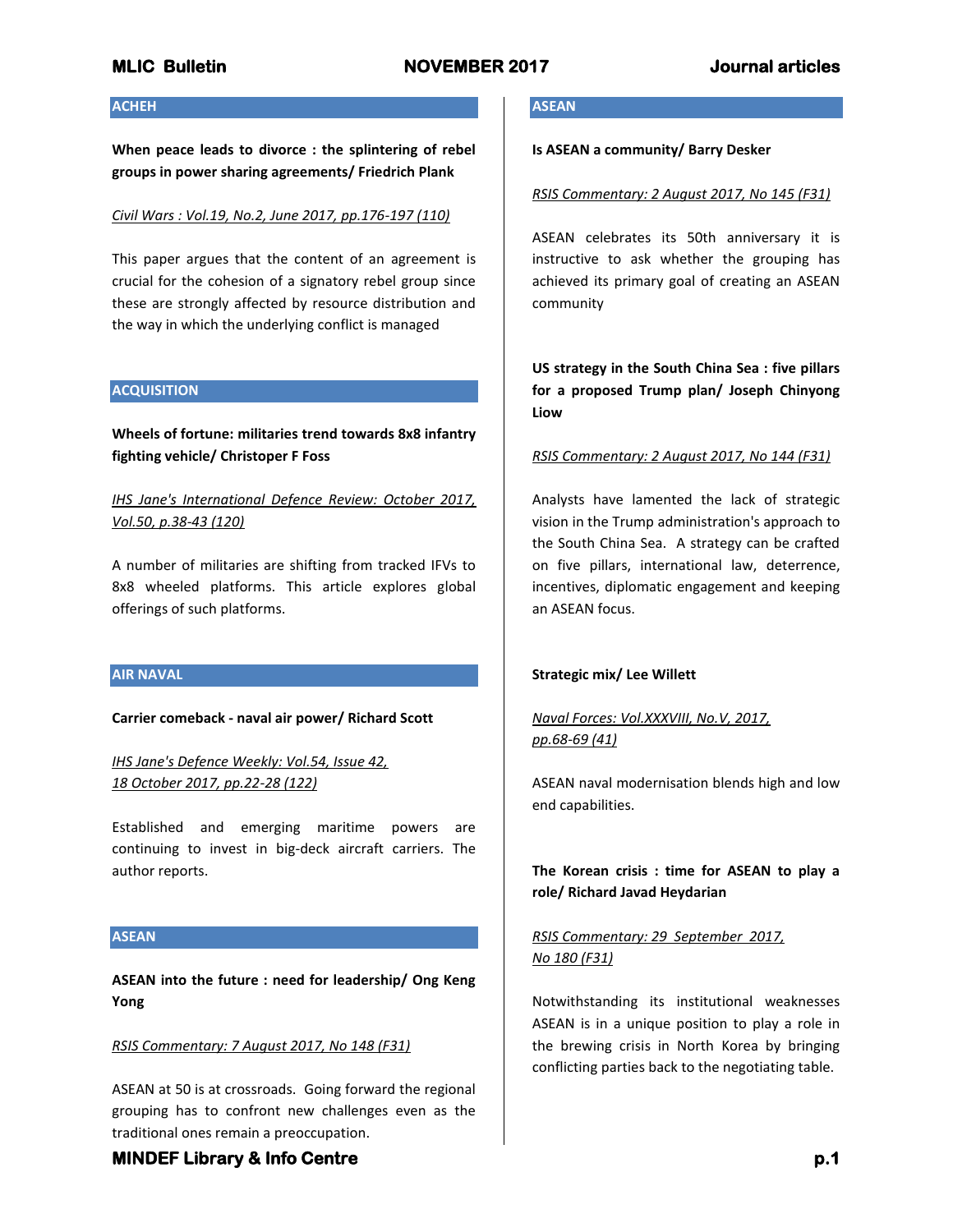### **ASEAN**

**Beyond 50 : ASEAN's role in the evolving regional order/ David Han**

### *RSIS Commentary: 4 September 2017, No 159 (F31)*

Reflect on ASEAN's achievements and then look ahead to its future. Will the organisation's flexibility in meeting future geo-political, security, social, and economic challenges ensure its centrality in the evolving regional order?

### **ASIA PACIFIC**

#### **Exclusive economic zone**

*Indo-Asia Pacific Defence Forum: Vol 42, No. 3, 2017, pp. 48-49 (F5)*

This highlights the value that New Zealand puts into its participation in multilateral engagements and regional security forums

**Trump and the Asia Pacific : do the ties still blind/ Mark Beeson**

### *Current History: September 2017, pp.235-240 (20)*

America's relationships with the countries of the Asia Pacific region will not only held to determine the success or failure of the Trump administration's foreign policies but they will also place powerful constraints on domestic policy.

### **Strength on the surface/ Lee Willett**

# *Asian Military Review : Vol.25, Issue 6, October 2017, pp.32-34 (60)*

Naval orders of battle are on the rise in the Asia Pacific. Mounting tensions over territory resources and state on state rivalries at sea are prompting Asia Pacific navies to boost capability to support higher end operations.

### **ASIA PACIFIC**

**We want what you have/ Beth Stevenson**

*Asian Military Review : Vol.25, Issue 6, October 2017, pp.46-50 (60)*

The article highlights the demand for unmanned aerial technology in the Asia Pacific as territorial disputes and large EEZs (Exclusive Economic Zones) are leading nations to explore easier ways of monitoring their lands and waters.

## **CHINA**

**China's : anti-ship ballistics missiles and spheres of influence/ Scott Devary**

*Indo-Asia Pacific Defence Forum: Vol 42, No. 3, 2017, pp. 51-57 (F5)*

China's emerging missile strategy will be marked by increased shooter survivability, enhanced operational flexibility and significantly greater reach and precision.

## **Discipline and power : knowledge of China in political science/ Lin Chun**

## *Critical Asian Studies: Vol 49 No 4, December 2017, pp.501-522 (95)*

This article identifies inherent biases in the discipline and shows how the dominant disciplinary approach to Chinese politics has largely remained focused on validating questionable political-scientific tenets.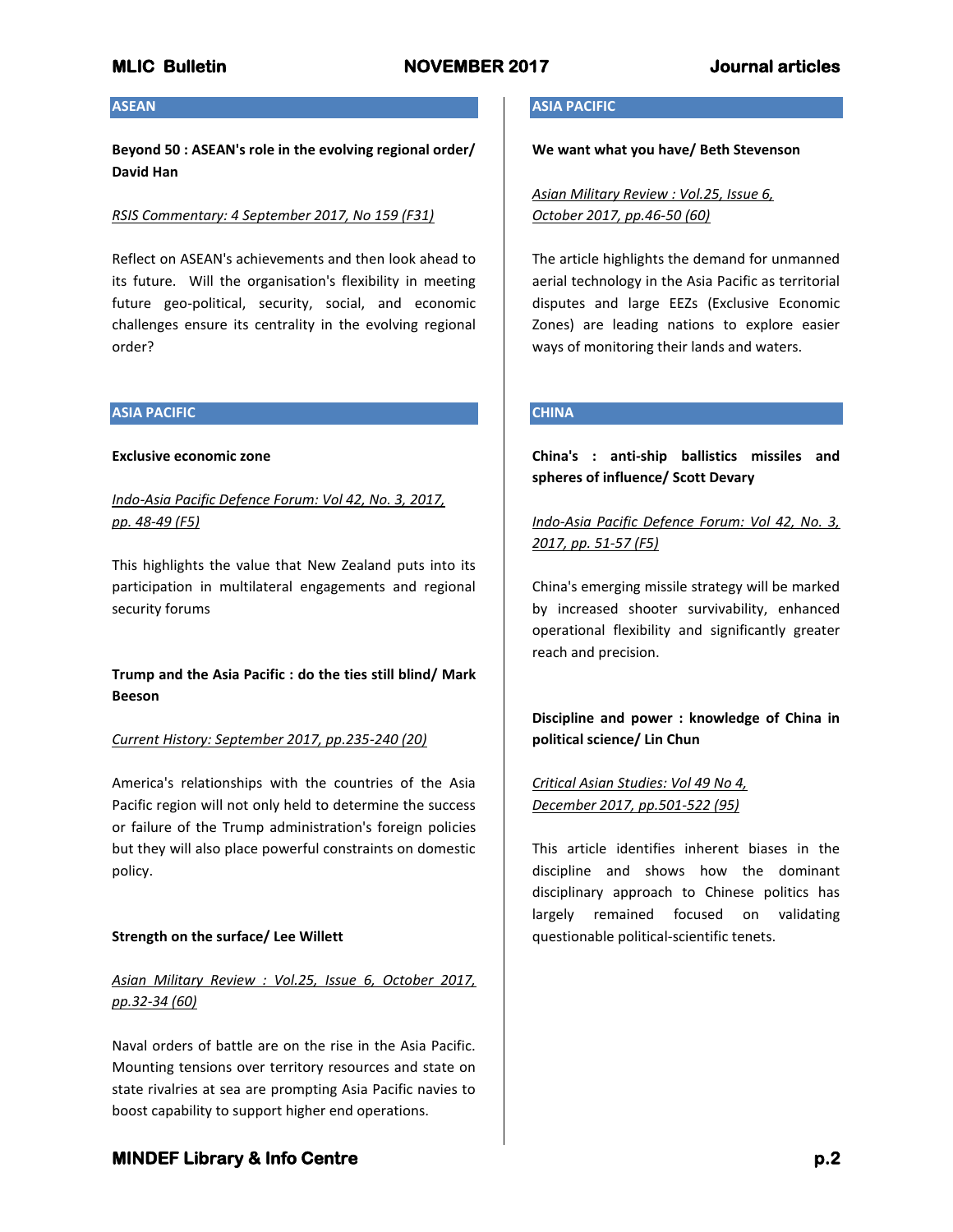## **CHINA**

**Undersea dragon: Advancing China's ASW capabilities/ Kelvin Wong**

## *IHS Jane's International Defence Review: September 2017, Vol.50, pp.42-47 (120)*

Although the People's Liberation Army Navy has grown significantly in terms of size and strength, its ability to counter undersea threats remained modest until recently. This article tracks how the service's antisubmarine warfare capabilities have expanded from costal defence to blue-water operations.

## **Peninsula pressure - China maintains contingencies for North Korean instability/ Benjamin Katzeff Silberstein**

*Jane's Intelligence Review: Vol.29, Issue 9, September 2017, pp.26 - 29 pp.32 - 33 (123)*

The belief that China has the ability to put decisive pressure on North Korea underpins much of the region's policymaking. This article examines the extent to which North Korea is dependent on China in a range of areas, and assesses how the relationship is likely to evolve in future.

## **Strategic contours of china's arms exports/ Michael Raska**

## *RSIS Commentary: 11 September 2017, No 165 (F31)*

China's global geopolitical aspirations backed by growing economic clout, shape the direction and character of its military technological choices and China's strategic interest to strengthen its position in global arms markets.

## **CHINA**

**Party line - Chinese legislation points to new intelligence co-ordinating system/ Samantha Hoffman**

## *Jane's Intelligence Review: Vol.29, Issue 10, October 2017, pp.26 - 29 (123)*

China's new National Intelligence Law includes provisions pointing to the establishment of a new intelligence co-ordinating mechanism. This article examines the significance of this development in the context of the ongoing evolution of China's intelligence apparatus.

**Strategic arena: naval presence focuses international spotlight on Baltic Sea/ Dr Lee Willett**

## *IHS Jane's Navy International: Vol.122, Issue 8, October 2017, p.20-27 (124)*

Recent months have seen NATO and Chinese naval task groups exercising in the Baltic Sea, while the Russian navy is also operating some of its newest ships there. This article considers the strategic importance of the Baltic Sea's naval developments.

## **New Zealand's strategic context : one or many scenarios?/ Stephen Hoadley**

## *New Zealand International Review: Vol 42 No 6, November 2017, pp.14-17 (82)*

Six strategic scenarios have emerged, two driven by the United States and one each by Europe, Russia and China and one by diverse anarchic forces. Five principle actors and summarise their strategic views ten suggest the world can adapt to them as best to achieve strategic aims and how the government can pursue New Zealand's national interests.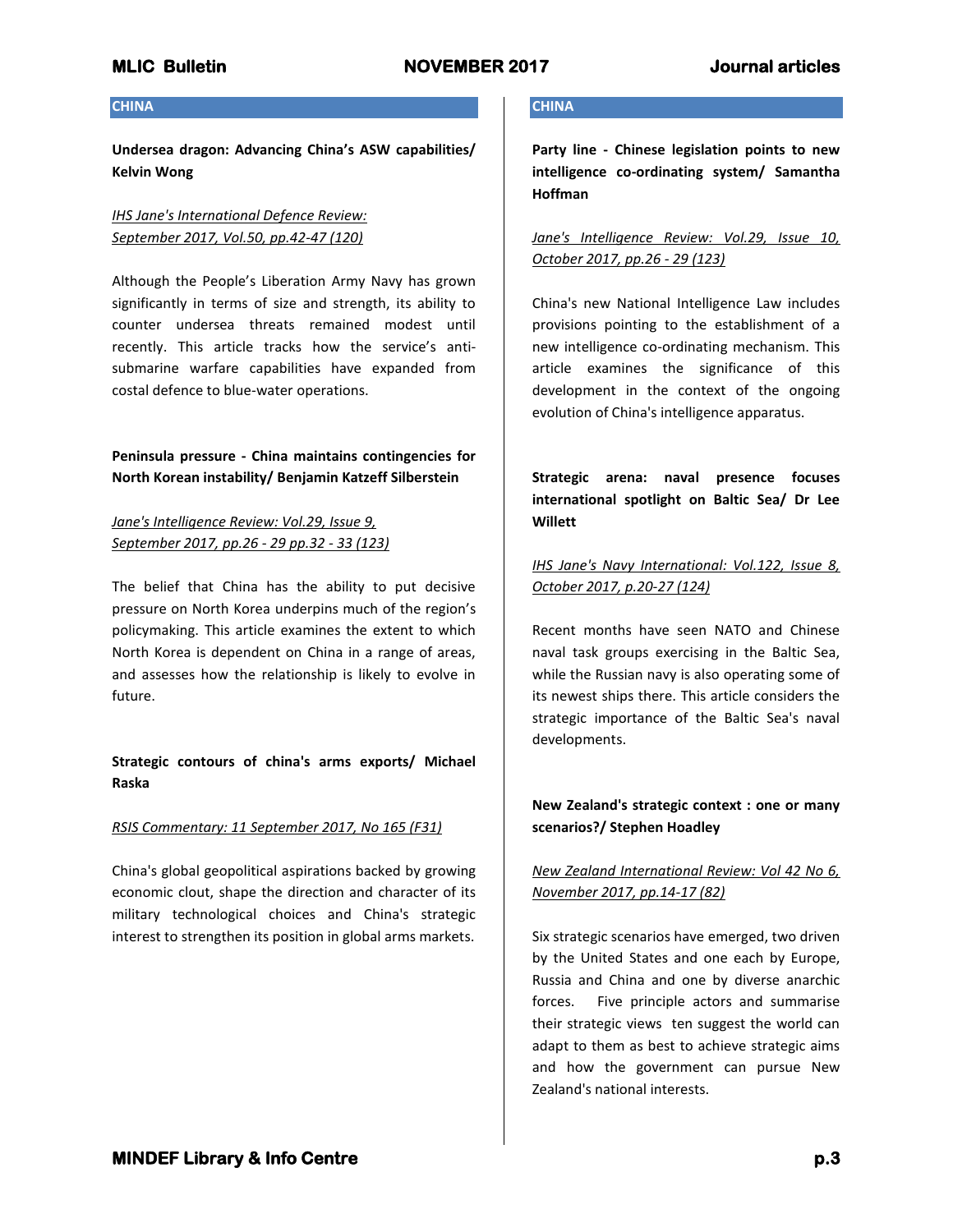#### **CHINA**

**The clock is ticking in China : the decade of concern has begun/ Jim Fanell**

# *Proceedings US Naval Institute : October 2017, pp.10-11 (86)*

The 90th anniversary of the founding of the people's liberation army (PLA). 12,000 soldiers, airmen, sailors, rocket and strategic support troops at the Zhurihe military training base 205 miles northwest of Beijing. President Xi stated China needs to build strong armed forces more than any other time in history.

### **CYBER**

## **AI: the force multiplier/ Megan Gates**

*Security Management: September 2017, pp.32-35 (92)*

The article highlights artificial intelligence could create a world where human abilities are amplified including analysts ability to detect and respond to cyber threats.

## **Australia government-initiated cyber security projects/ Geoff Slocombe**

# *Asia-Pacific Defence Reporter : November 2017, Vol.43, No.9, pp.40-42 (9)*

Australia has embraced computer technology and the internet as a means of ensuring efficient administration, business growth and national prosperity. The prime minister launched the government's new cyber security strategy.

## **CYBER**

**Communicating cyber intelligence to nontechnical customers/ Brian H Nussbaum**

*International Journal of Intelligence and CounterIntelligence: Vol 30, No 4, Winter 2017-2018, pp. 743-764 (117)*

Cyber analysts face a series of very challenging problems regarding how to best communicate technical information to non-technical consumers who both make and enforce policy and deal with the aftermath of cyber incidents.

## **CYBER SECURITY**

**North Korean hackers reportedly stole US-South Korea wartime operational plan/ Gabriel Dominguez**

*IHS Jane's Defence Weekly: Vol.54, Issue 42, 18 October 2017, p.5 (122)*

Hackers broke into South Korea's Defense Integrated Data Centre in September to steal classified files believed to be the latest US-South Korean operational blueprint for a potential allout war with Pyongyang among others.

## **Critical component - cybersecurity/ Gerrard Cowan**

## *IHS Jane's Defence Weekly: Vol.54, Issue 42, 18 October 2017, pp.30-32 (122)*

Cyber Security is no longer viewed as a separate element of the defence business, but is a fundamental component of every platform and service. The author investigates.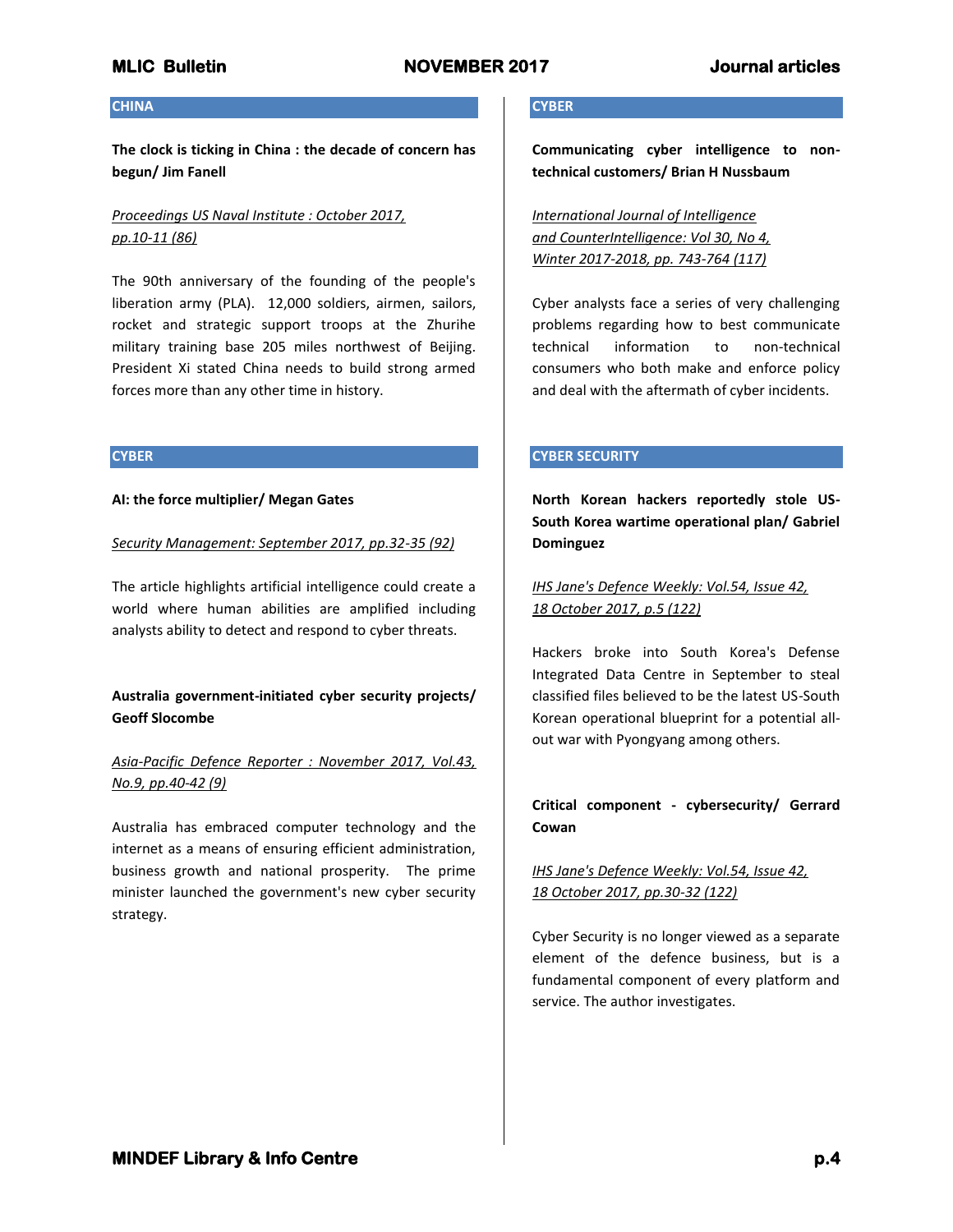## **CYBER SECURITY**

**Mobilising defence networks in preparation for cyber warfare/ Joe Kim**

## *IHS Jane's Defence Weekly: Vol.54, Issue 41, 11 October 2017, p.23 (122)*

Rapidly evolving technology and the changing methodology of hackers makes defending against cyberattacks a moving challenge. In this article the author explains why government approaches to cyber security should be proactive.

## **Side effects - Side-channel attacks pose growing threat to secrecy/ Yossi Oren**

## *Jane's Intelligence Review: Vol.29, Issue 9, September 2017, pp.48 - 52 (123)*

Side-channel analysis is a powerful cryptanalytic technique that aims to extract secret information from the physical emanations of an otherwise secure device. This article examines the mechanics of side-channel attacks, how they are likely to evolve, and what defence options exist.

## **Uncertain strategy - Brazil struggles with effective cyber-crime response/ Robert Muggah**

## *Jane's Intelligence Review: Vol.29, Issue 10, October 2017, pp.50 - 53 (123)*

The risk of cyber crime is growing in Brazil amid a debate over the balance between security and privacy. This article analyse the nature of the threat and consider the response of the state in a climate of significant economic and political uncertainty.

## **CYBER SECURITY**

**Surfing safely - Best practice emerges for cyberthreat research/ Rodrigo Bijou**

*Jane's Intelligence Review: Vol.29, Issue 10, October 2017, pp.54 - 57 (123)*

The ubiquity of digital communications is expanding the range of analyst roles that require research into cyber threats. This article examines the best practice for conducting this research and providing assessments for strategic and operational decision makers.

## **DIRECTORY**

**World airliner directory, special report - New arrivals/ Craig Hoyle**

*Flight International: 24 - 30 October 2017, pp.24-33 (65)*

Part one of Flight International's annual review of the world's commercial aircraft programmes begin with mainliner offerings.

## **GLOBAL WARMING**

**Clearing channels - Ice melt opens up increased Arctic maritime and military activity/ Dr Jeffrey Mazo and Dr Lee Willett**

*Jane's Intelligence Review: Vol.29, Issue 9, September 2017, pp.6 - 15 pp.30 - 31 (123)*

The prospect of global warming leading to icefree navigation in the Arctic Ocean raises commercial opportunities as well as the risks of military conflict. This article examines the longterm indicators of inter-state competition as Russia expands its military footprint in the region.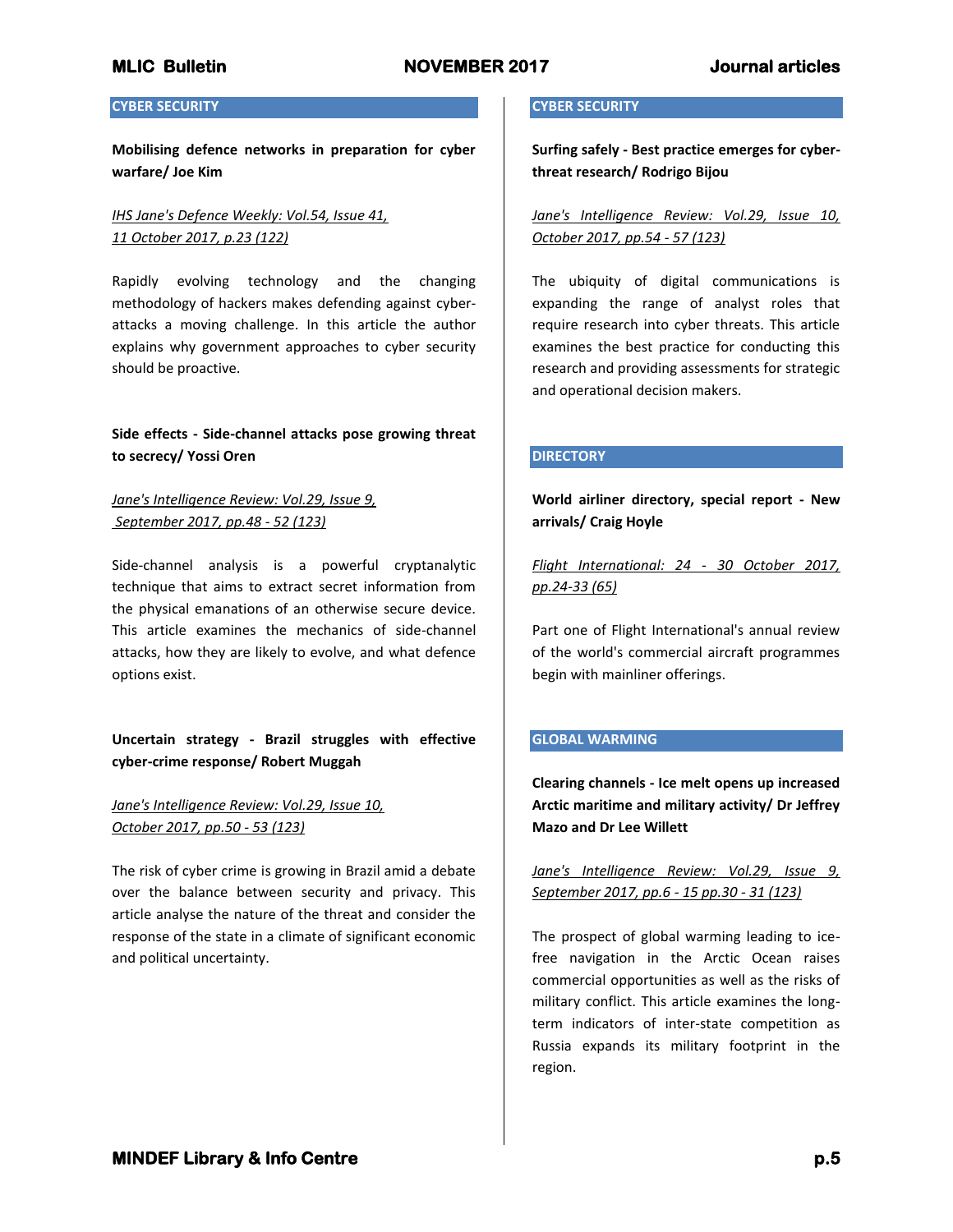#### **INDONESIA**

#### **Subversion in Indonesian waters/ Marco Giulio Barone**

#### *Naval Forces: Vol.XXXVIII, No.V, 2017, pp.78-79 (41)*

Naval forces a profile based on exclusive observations and analyses of the Indonesian navy's 'clurit' class fast attack craft and its spin-offs.

## **China in Indonesia's foreign policy : maintaining a nonbalancing posture/ Emira Adi Syailendra**

#### *RSIS Commentary: 14 September 2017, No 168 (F31)*

While lack of elite consensus in Indonesia is impending a stronger balancing policy towards China, Jakarta is continuing its traditional posture of non-balancing

#### **ISLAMIC STATE**

**Philippine militancy shows weakness in regional intelligence co-ordination**

*Jane's Intelligence Review: Vol.29, Issue 9, September 2017, p.4 (123)*

The persistence of the fighting in Marawi and pledges of allegiance to the IS by several Philippine militant groups suggest that the IS could seek to re-establish itself as a territorial entity in Southeast Asia. The article suggests, the destruction of IS in Iraq and Syria will lead to increasing number of jihadists and foreign fighters travelling to Southeast Asia. A regional strategy must be sought to reduce the threat posed by transnational militancy in the region.

## **JAPAN**

**Policy failure scandals as political scandals in Japan/ Matthew Carlson**

*Asian Survey: Vol.57 No.5, September/October 2017, pp.933-953 (12)*

The purpose of this paper is to focus more narrowly on some of the dynamics of major policy failure scandals and how changes in the party

**Will the sun set on air superiority?/ Justin Bronk**

## *Asian Military Review : Vol.25, Issue 4, June/July 2017, pp.36-40 (60)*

Japan possesses one of the most capable air forces in the Asia Pacific alongside the people's Republic of China (PRC) and the United States.

### **KOREA**

**Fighting the Korean war in pacifist Japan : Korean and Japanese leftist solidarity and American cold war containment/ Deokhyo Choi**

*Critical Asian Studies: Vol 49 No 4, December 2017, pp.546-568 (95)*

This article shows how the Korean war was fought in Pacifist Japan and illuminates how the practice of cold war containment was mutually linked on the ground between occupied Japan and South Korea.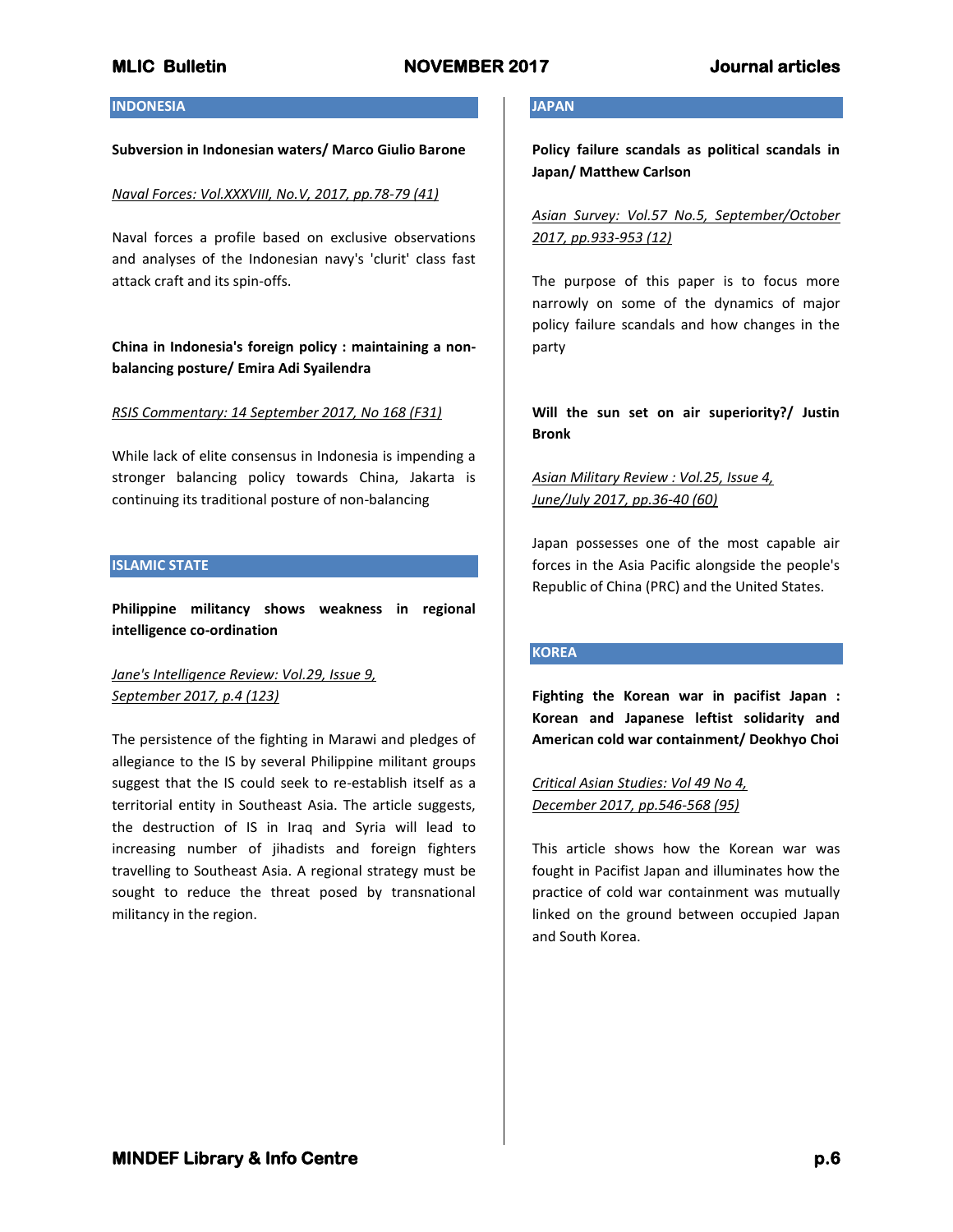**KOREA**

### **Changing strategies/ Stephen W Miller**

*Asian Military Review : Vol.25, Issue 6, October 2017, pp.36-38 (60)*

The republic of Korea's armed forces trace their origin to 1948. Since 1953 ceasefire the ROK has been building what is acknowledged to be one of the world's best trained and equipped militaries.

#### **MALAYSIA**

**Tide over for Malaysia's LCS and LMS programmes/ Dzirhan Mahadzir**

### *Naval Forces: Vol.XXXVIII, No.V, 2017, p.7 (41)*

In 2019 the Royal Malaysian navy (RMN) is scheduled to debut the first ships for two new ship classes.

## **Malaysia employs sea bases to guard against terror threats**

*Indo-Asia Pacific Defence Forum: Vol 42, No. 3, 2017, pp. 21-23 (F5)*

The article highlights one of the claimants to the throne of the Sulu sultanate tried to assert an unresolved territorial claim of Philippines to eastern Sabah in Malaysia.

**The government's business : politics, policies and corporate development in Malaysia/ Edmund Terence Gomez**

*Round Table: Commonwealth Journal of International Affairs : Vol, 106, No 5, October 2017, pp.577-578 (100)*

The issue is important as rapidly developing Asian economies such as China and Vietnam along with highly industrialised Malaysia and Singapore are what political scientists refer to as single dominant party states.

## **MALAYSIA**

**Malaysia agrees 'no find, no fee' deal for MH370 search/ Greg Waldron**

*Flight International: 31 October - 06 November 2017, p.12 (65)*

Seabed explorer Ocean Infinity will cover areas deemed more likely after imagery review.

**New perspectives on Malaysia and a rising China : essays honouring Lee Poh Ping/ Kevin Hewison**

## *Journal of Contemporary Asia : Vol.47, No. 5, December 2017, pp.679-686 (107)*

This article links some of the key themes of Professor Lee's research and publications to the themes of the six articles which is concerned with the rise of China and the various impacts Malaysia's political economy.

## **MARITIME**

**In the long haul : sustaining the INDOMALPHI trilateral maritime and air patrols in the Sulu/Celebes seas/ Collin Swee Lean Koh**

## *Naval Forces: Vol.XXXVIII, No.V, 2017, p.6 (41)*

The INDOMALPHI framework is model led in part on the proven MSP concept albeit with essential adaptations to context

## **MINDEF Library & Info Centre** *p.7* **<b>***p.7*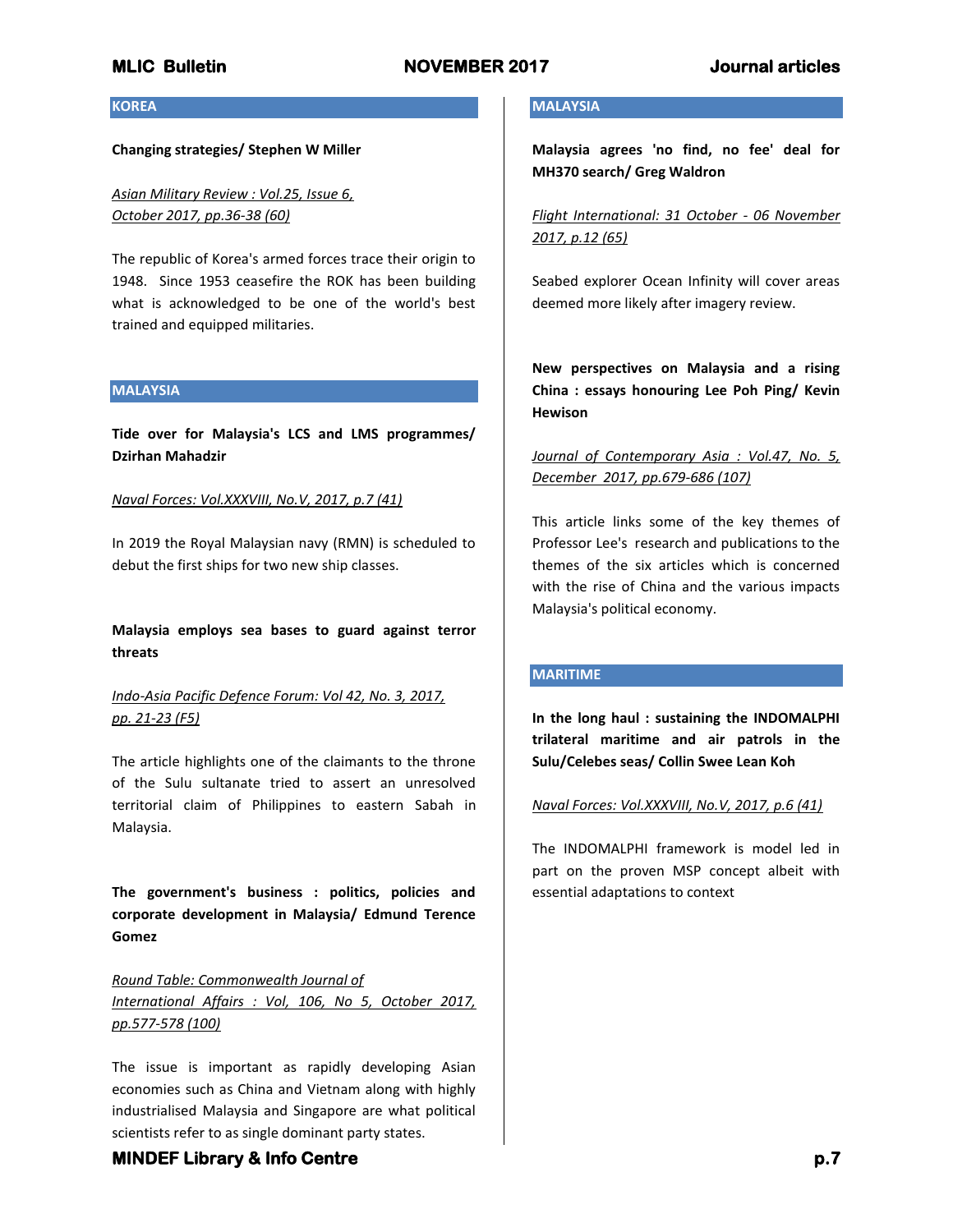### **MEDICAL SUPPORT**

#### **Doctor and the medic/ Andrew White**

## *Armada International : October/November 2017 Issue 05, pp.42-48 (2)*

Responding to emerging requirements in battlefield medicine associated with increases in expeditionary deployments. The latest trends in battlefield medicine range from next generation pharmacology solutions aimed at preventing the onset symptoms which can negate the effects or even cancel a mission.

### **MIDDLE EAST**

**Desert island defence - Bahraini defence procurement/ Charles Forrester**

## *IHS Jane's Defence Weekly: Vol.54, Issue 40, 04 October 2017, p.8 (122)*

Bahrain's complex security landscape means that the country has to deal with domestic tensions while also participating in coalition operations that help secure the Gulf's interests against Iranian influence and the threat posed by Islamic State. As a result, the country's equipment capabilities and needs are varied, the author reports.

## **Peshmerga looks weak after loss of Kirkuk/ Jeremy Binnie**

## *IHS Jane's Defence Weekly: Vol.54, Issue 43, 25 October 2017, p.18 (122)*

Peshmerga (military forces of the federal region of Iraqi Kurdistan) personnel fled Kirkuk even though its commanders said the city would be defended. The multiethnic northern city of Kirkuk has been held by Peshmerga since June 2014, when government forces collapsed in northern Iraq in the face of an offensive by Islamic State militants. The retreat has been blamed on a secret deal under which some Peshmerga units surrendered their positions.

## **MIDDLE EAST**

**Gulf Ascending - Gulf Co-operation Council air power/ Charles Forrester**

*IHS Jane's Defence Weekly: Vol.54, Issue 43, 25 October 2017, pp.22-28 (122)*

Air forces in the Gulf region have begun to use their offensive air capabilities while also building up and modernising their inventories.

**Scenarios, cold shoulder - Gulf neighbours move to isolate Qatar/ Meda Al-Rowas and Jack Kennedy**

## *Jane's Intelligence Review: Vol.29, Issue 9, September 2017, pp.22 - 25 (123)*

The sudden imposition of an embargo on Qatar by Saudi Arabia and the UAE, plus Bahrain and Egypt, represents a serious threat to its stability. This article examine three scenarios for the evolution of a prolonged stand-off with broader implication for the region.

**Determined nation - Kurdish referendum provides step towards independence/ Barak Barfi**

*Jane's Intelligence Review: Vol.29, Issue 9, September 2017, pp.34 - 37 (123)*

Incremental progress is being made towards Kurdish self-determination in northern Iraq, although the timelines are uncertain. This article lays out the political, diplomatic and economic challenges that any future state would face in its struggle to move away from Baghdad's tutelage.

# **MINDEF Library & Info Centre** *p.8* $p.8$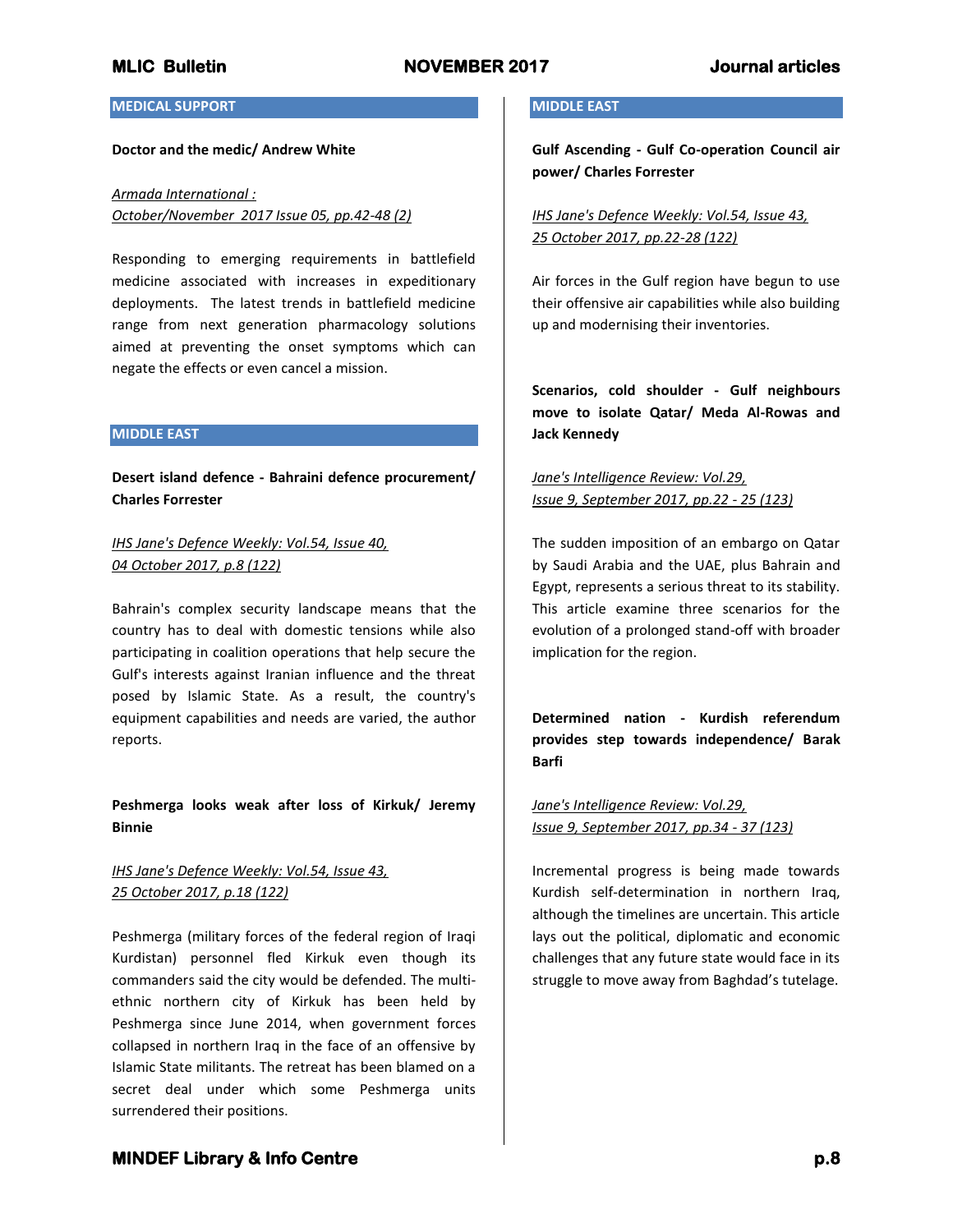## **MIDDLE EAST**

**Fractured Future - Iraq and Syria conflicts threaten to reshape regional map/ Jonathan Spyer**

## *Jane's Intelligence Review: Vol.29, Issue 10, October 2017, pp.6 - 13 pp.30 - 31 (123)*

Conflict in the Middle East is fracturing nation states along ethnic, religious and political lines. This article considers the factors that are influencing how the map of the Middle East might begin to change if current pressures on borders persist.

## **Mean streets - Iraq expands focus to organised crime/ Jack Watling**

## *Jane's Intelligence Review: Vol.29, Issue 10, October 2017, pp.42 - 45 (123)*

As the Islamic State's territorial control recedes in Iraq, military-led counter-insurgency operations are likely to be accompanied by police-led security efforts. This article analyses how the authorities will expand efforts to counter organised crime even as the insurgency continues.

**The socialization of military power : security cooperation and doctrine development through multinational military exercise/ Derrick V Frazier**

## *Defence Studies: Vol 17, No. 4, December 2017, pp. 379-397 (105)*

An analysis of various multinational and coalition partner efforts to identify security threats and cooperate through the development of common doctrine at the strategic operational and tactical levels of warfare.

## **MISCELLANEOUS**

**Punching above their weight - the role of small nations in global operations/ Gerrard Cowan**

## *IHS Jane's Defence Weekly: Vol.54, Issue 31, 02 August 2017, pp.20-26 (122)*

The United States, China, Russia, and other large nations are the world's greatest military powers, acting as the dominant players in their regions and beyond. However smaller nations make a range of significant contributions, particularly in their work with multilateral institutions and military missions. This article investigates.

**Secretive seminars - Academia vies for policy attention with intelligence community/ Jose-Miguel Palacios**

*Jane's Intelligence Review: Vol.29, Issue 9, September 2017, pp.54 - 57 (123)*

Despite a high degree of crossover in their work, academics and intelligence professionals still struggle to work together on day-to-day issues. This article examines some of the reasons for this divergence and assesses how the relationship is likely to develop.

**Scenarios, prime candidate - Sudanese presidential succession poses risks to stability/ Chris Suckling**

## *Jane's Intelligence Review: Vol.29, Issue 10, October 2017, pp.22 - 25 (123)*

After 27 years as president, Omar al-Bashir announced in April 2016 that he would leave office ahead of the 2020 election. This article examines the likelihood that Bashir's preferred successor, General Bakri Hassan Saleh, will be able to take power and continue his policies.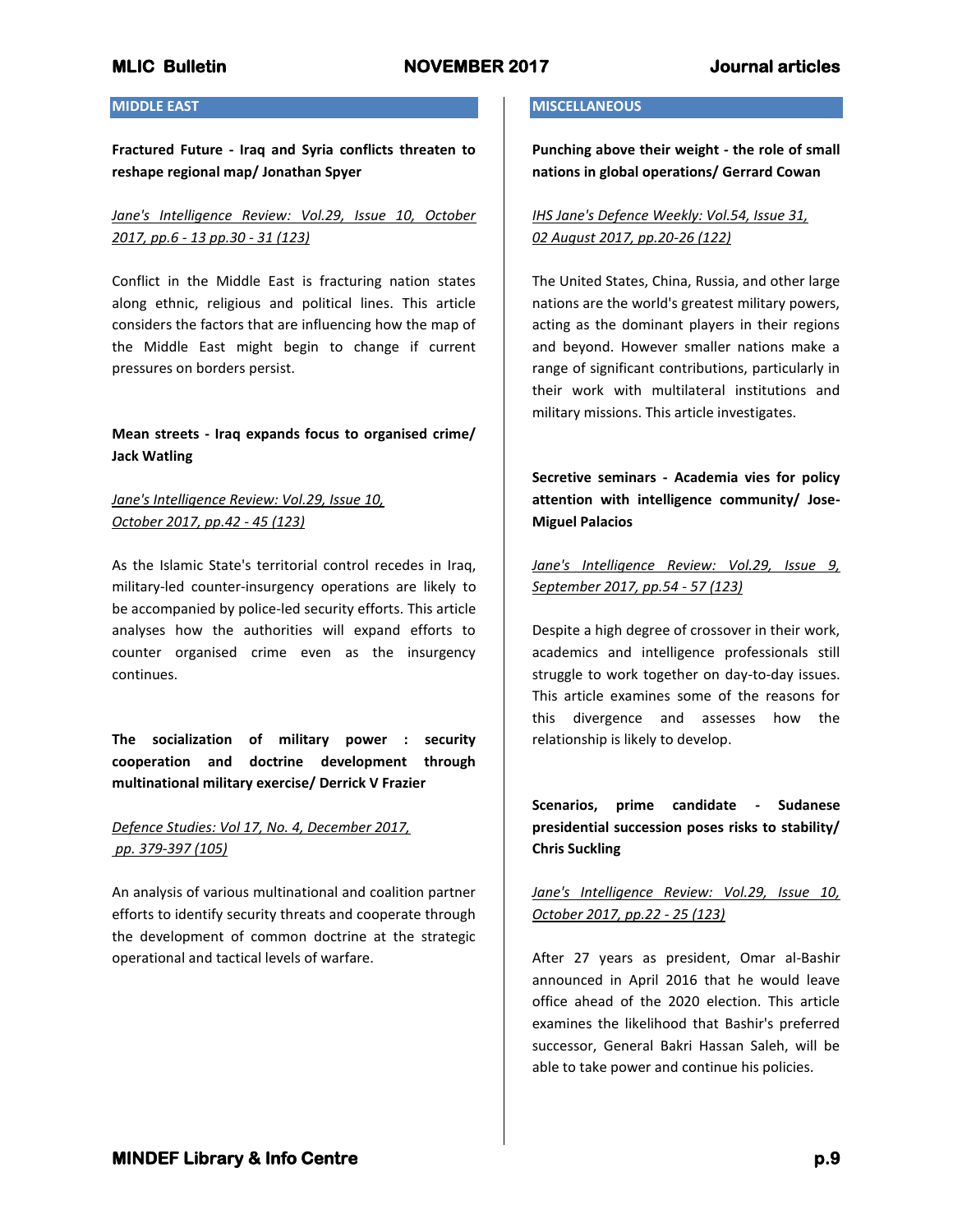## **NAVIGATION**

**Underwater obstacle: Addressing the autonomous underwater vehicles (AUV)/ Huw Williams**

*IHS Jane's International Defence Review: October 2017, Vol.50, p.44-49 (120)*

Navigating in the subsurface environment presents a number of difficulties for AUVs, this article explores some of the approaches employed.

### **NORTH KOREA**

## **Fire and fury/ Alix Valenti**

## *Naval Forces: Vol.XXXVIII, No.V, 2017, pp.72-75 (41)*

Naval forces looks at the modernisation programmes undertaken by South Korean to counter its neighbour's increasing submarine launched ballistic missile threat.

## **Missile threat & counter-threat - escalating tensions in Northeast Asia/ Gabriel Dominguez**

## *IHS Jane's Defence Weekly: Vol.54, Issue 38, 20 September 2017, pp.20-27 (122)*

As North Korea continues to develop and test nuclear weapons and ballistic missile systems, neighbouring Japan and South Korea are enhancing their capabilities to counter the growing military threat from Pyongyang. This article examines the latest developments.

## **North Korea accuses Trump of 'declaring war'/ Gabriel Dominguez**

# *IHS Jane's Defence Weekly: Vol.54, Issue 40, 04 October 2017, p.8 (122)*

Pyongyang says the US has declared war and as such reserves the right to shoot down US bombers flying in the vicinity of North Korea.

### **NORTH KOREA**

**KAI refines final configuration of KFX/ Gareth Jennings**

*IHS Jane's Defence Weekly: Vol.54, Issue 41, 11 October 2017, pp.24-30 (122)*

Korea Aerospace Industries (KAI) is making the final refinements to the configurations of its Korean Fighter Experimental. A preliminary design review is planned in June 2018.

## **Kim's new posture/ Yossef Bodansky**

# *Defense and Foreign Affairs Strategic Policy: 9, 2017, p.9 (22)*

The message of these reports was that the long term viability of the Kim dynasty and state was now secured against both domestic and foreign threats.

## **Spotlight on the Republic of Korea/ Robert Czulda**

## *Military Technology: Vol. XLI, Issue 10 2017, pp.46-49 (38*)

North Korea is forcing South Korea to modernise its armed forces at an accelerated pace while spending increases for structural changes.

### **Trump, Kim make nuclear crisis personal**

## *Arms Control Today: Vol. 47 No. 8, October 2017, pp.17-20 (5)*

The Trump administration is seeking to use increasing pressure from tightening economic sanctions, influence from China and the threat of military action to force North Korea to negotiate denuclearization.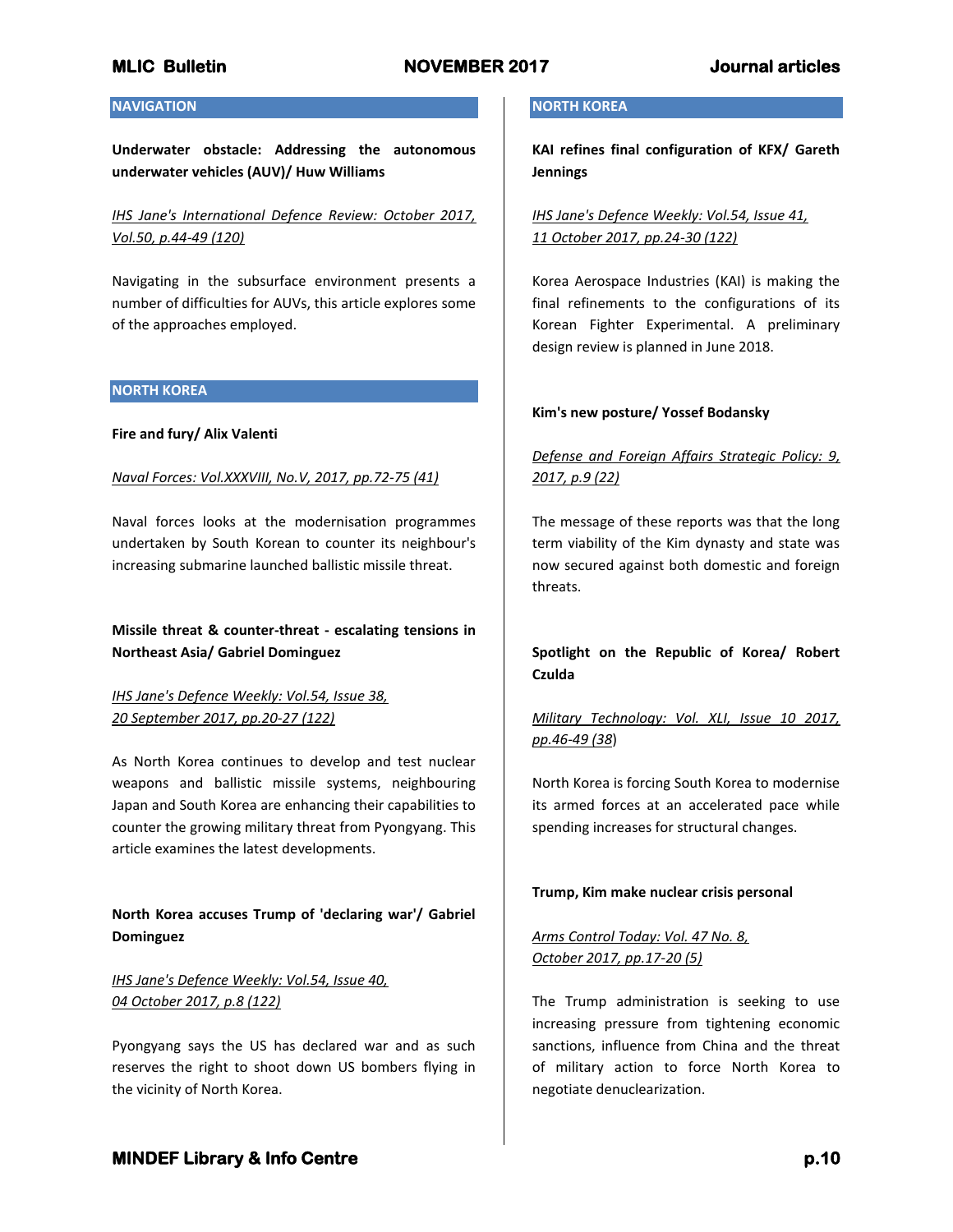## **NUCLEAR**

**Nuclear schism - New treaty challenges global nuclear order/ Paul Meyer**

*Jane's Intelligence Review: Vol.29, Issue 10, October 2017, pp.46 - 49 (123)*

A legal nuclear weapons ban has been approved by states frustrated with a lack of progress towards global disarmament. This article examines the treaty, its origins, and its potential effect on the existing nuclear order.

### **PHILIPPINE**

**Poor performance - Marawi siege highlights need for Philippine intelligence reform/ Alex Barnes**

*Jane's Intelligence Review: Vol.29, Issue 10, October 2017, pp.32 - 35 (123)*

The Marawi City siege exposed weaknesses in the Philippines' intelligence architecture, its military doctrine, and the training of forces. This article examines the government's response and the outlook for the terrorist threat in the region as the Islamic State loses its territorial holdings in Iraq and Syria.

## **RUSSIA**

**NATO gleans preliminary lessons after observing Russia's 'Zapad' exercise/ Brooks Tigner**

*IHS Jane's Defence Weekly: Vol.54, Issue 40, 04 October 2017, p.6 (122)*

NATO Officials are reviewing what can be learnt from Russia's 'Zapad 2017' exercise regarding Russian strategy and tactics.

### **SEA POWER**

**Amphibious sustained reach/ Lee Willett**

*Asian Military Review : Vol.25, Issue 7, November 2017, pp.30-33 (60)*

Amphibious platforms are generally procured to support higher-end operations, principally the need to project power ashore from the sea with military force deployed over the beach by helicopter and or landing aircraft

## **SINGAPORE**

**Indonesia -Singapore relations : the next 50 years/ Keoni Marzuki**

## *RSIS Commentary: 25 August 2017, No 154 (F31)*

Indonesia-Singapore relations, after initial uncertainties and suspicions have matured in the past 50 years. What lessons can be derived for relations for the next five decades.

**Abu Uqayl : bringing the threat closer to home/ Remy Mahzam**

# *RSIS Commentary: 28 September 2017, No 178 (F31)*

ISIS video featuring a Singaporean terrorist fighter for the first time attests to the unceasing terrorist that confronting Southeast Asia including Singapore.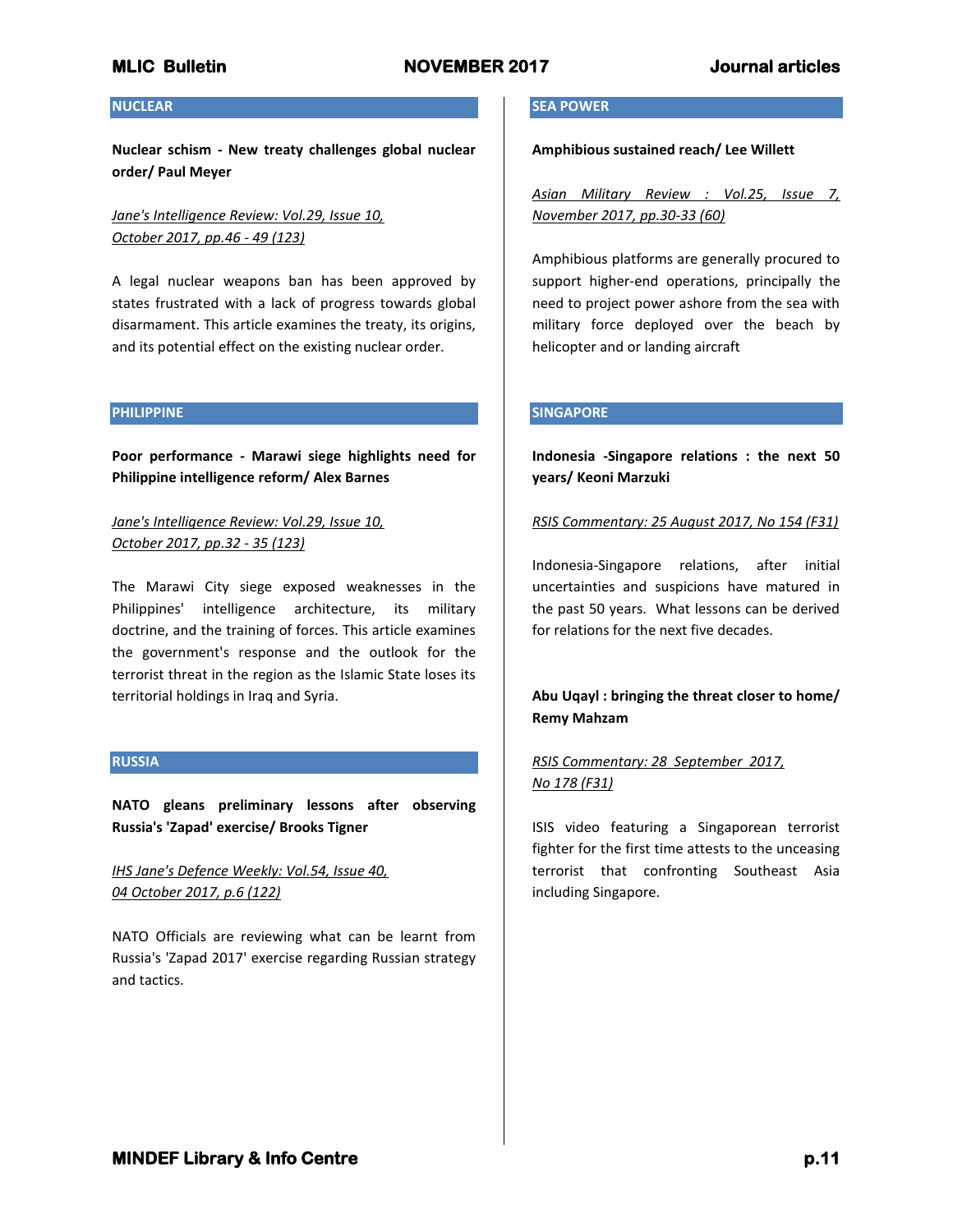## **SINGAPORE**

**Singaporean fighter in IS global strategy : shift from core to periphery/ Rohan Gunaratna**

## *RSIS Commentary: 26 September 2017, No 175(F31)*

IS fighters in Syria and Iraq are calling for global support to strengthen IS bridgeheads in their own regions. For the first time a Singaporean features in IS propaganda

## **Singapore-Indonesia defence relations : key building block of bilateral partnership/ Leonard C Sebastian**

## *RSIS Commentary: 7 September 2017, No 162 (F31)*

It is a relationship based on mutual trust and respect that has allowed both militaries to work well together. Both defence establishments enjoy extensive interaction across the three services and at all levels

## **Indonesia-Singapore relations : between new order and reformasi era/ Jonathan Chen**

## *RSIS Commentary: 6 September 2017, No 161 (F31)*

As Singapore and Indonesia celebrate their relations that span 50 years there are striking changes in ties between Suharto's new order and the reformasi state.

## **SOUTH CHINA SEA**

### **International peer pressure**

## *Indo-Asia Pacific Defence Forum: Vol 42, No. 3, 2017, pp. 24-27 (F5)*

Greenpeace case resembles South China Sea dispute. A case study for looking at how international legal rulings can pressure powerful countries into resolving disputes began in the rice cold waters of the barents sea north of Russia,

### **SOUTH KOREA**

**A new president aims to change South Korea's course/ David C Kang**

## *Current History: September 2017, pp.217-222 (20)*

The article highlights the president task is complicated by the unpredictability of the Trump administration. Moon will need to provide clear and vigorous leadership on both domestic and foreign fronts.

## **What really worries South Koreans : Trump/ Norman Pearistine**

# *Time: Vol 190, No.14, 09 October 2017, p.20 (135)*

South Korea's growth story is the envy of the developing world. To forestall that possibility and to bolster its crucial East Asian alliances the U S may want to consider putting tactical nuclear weapons of its own in South Korea.

## **Sikorsky powering up for naval battle/ Greg Waldon**

# *Flight International: 24 - 30 October 2017, p.10 (65)*

Heightened regional tension could favour US company's MH-60R, as anti-submarine warfare role gains importance.

## **Seoul prepares to launch ASW contest.**

# *Flight International: 24 - 30 October 2017, p.18 (65)*

Boeing puts P-8A Poseidon on show amid industry expectations of formal request to counter North's underwater threat.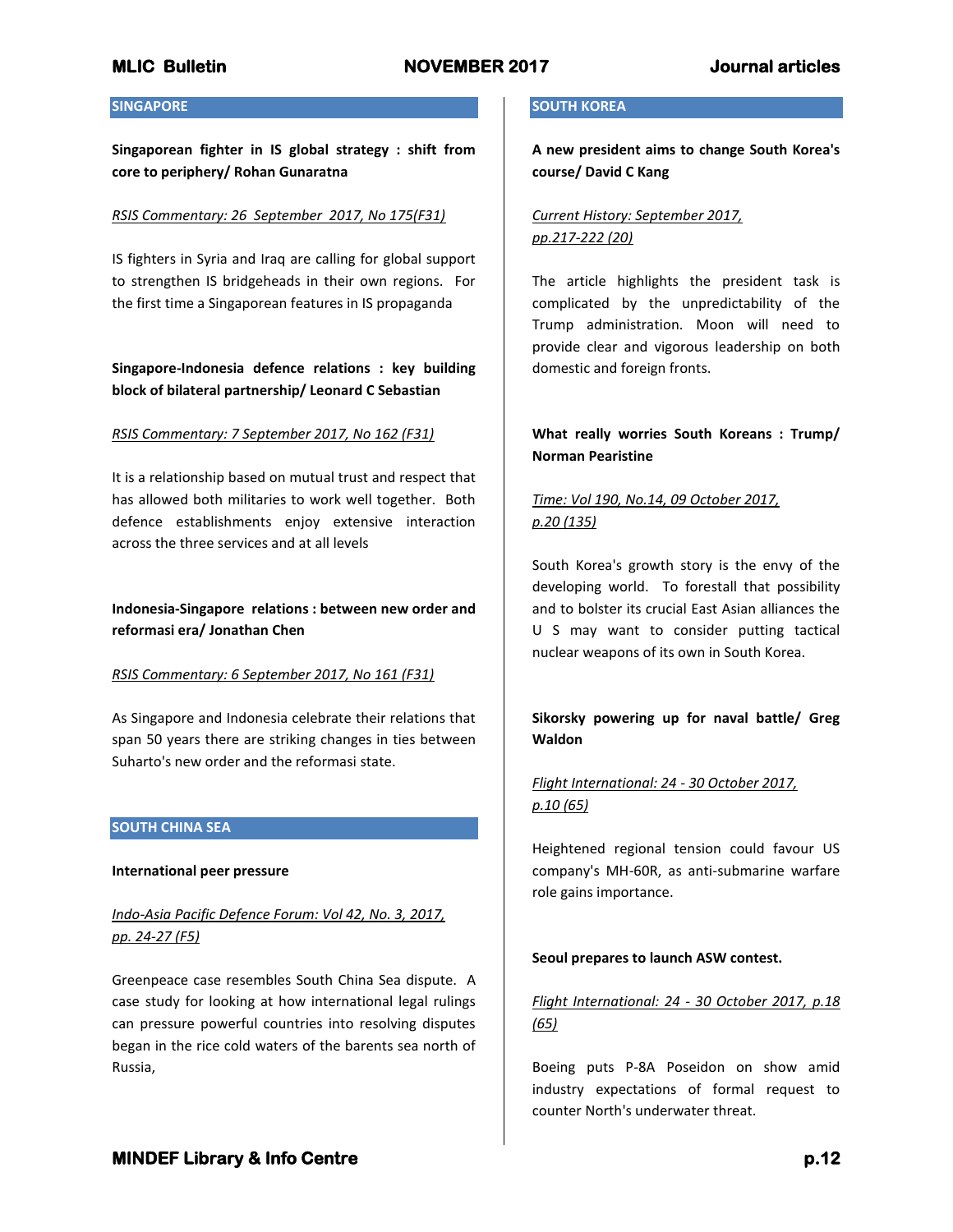## **SOUTH KOREA**

**Missile defense and strategic stability : terminal high altitude defense (THAAD) in South Korea/ Jaganath Sankaran**

*Contemporary Security Policy : Vol.38, No.3, December 2017, pp.321-344(104)*

This paper examines the various factors that have influenced South Korean decision to deploy THAAD in its territory. The fourth section will examine the complicated relationship between South Korea and China.

## **TERRORISM**

**Terrorism & Insurgency, Data Digest, JTIC Global Attack Index - June 2017**

*Jane's Intelligence Review: Vol.29, Issue 9, September 2017, pp.16 - 17 (123)*

Jane's Terrorism and Insurgency Centre presents its Global Attack Index, a monthly summary of worldwide attacks by non-state armed groups, collected from open sources.

**Terrorism & Insurgency, Militant web watch, Monitoring militant activity online - July to August 2017**

*Jane's Intelligence Review: Vol.29, Issue 9, September 2017, pp.18 - 21 (123)*

Jane's examine online activity by militant groups during July - August, as activists and supporters reacted to international events. Excerpts are sourced from a range of social media platforms.

### **TERRORISM**

**Terrorism & Insurgency, Data Digest, JTIC Global Attack Index - July 2017**

*Jane's Intelligence Review: Vol.29, Issue 10, October 2017, pp.14 - 15 (123)*

Jane's Terrorism and Insurgency Centre presents its Global Attack Index, a monthly summary of worldwide attacks by non-state armed groups, collected from open sources.

**Terrorism & Insurgency, Militant web watch, Monitoring militant activity online - August To September 2017**

*Jane's Intelligence Review: Vol.29, Issue 10, October 2017, pp.16 - 17 (123)*

Jane's examine online activity by militant groups during August - September, as activists and supporters reacted to international events. Excerpts are sourced from a range of social media platforms.

**Brace for trouble - Italy seeks strategy for countering violent extremism/ Roberto Fallini**

*Jane's Intelligence Review: Vol.29, Issue 10, October 2017, pp.18 - 21 (123)*

Despite its size and geography, Italy has been spared from the wave of Islamist terrorists attacks affecting many other European countries. This article assesses the reasons for this good fortune, and examines the measures that Italian authorities are taking to counter violent terrorism.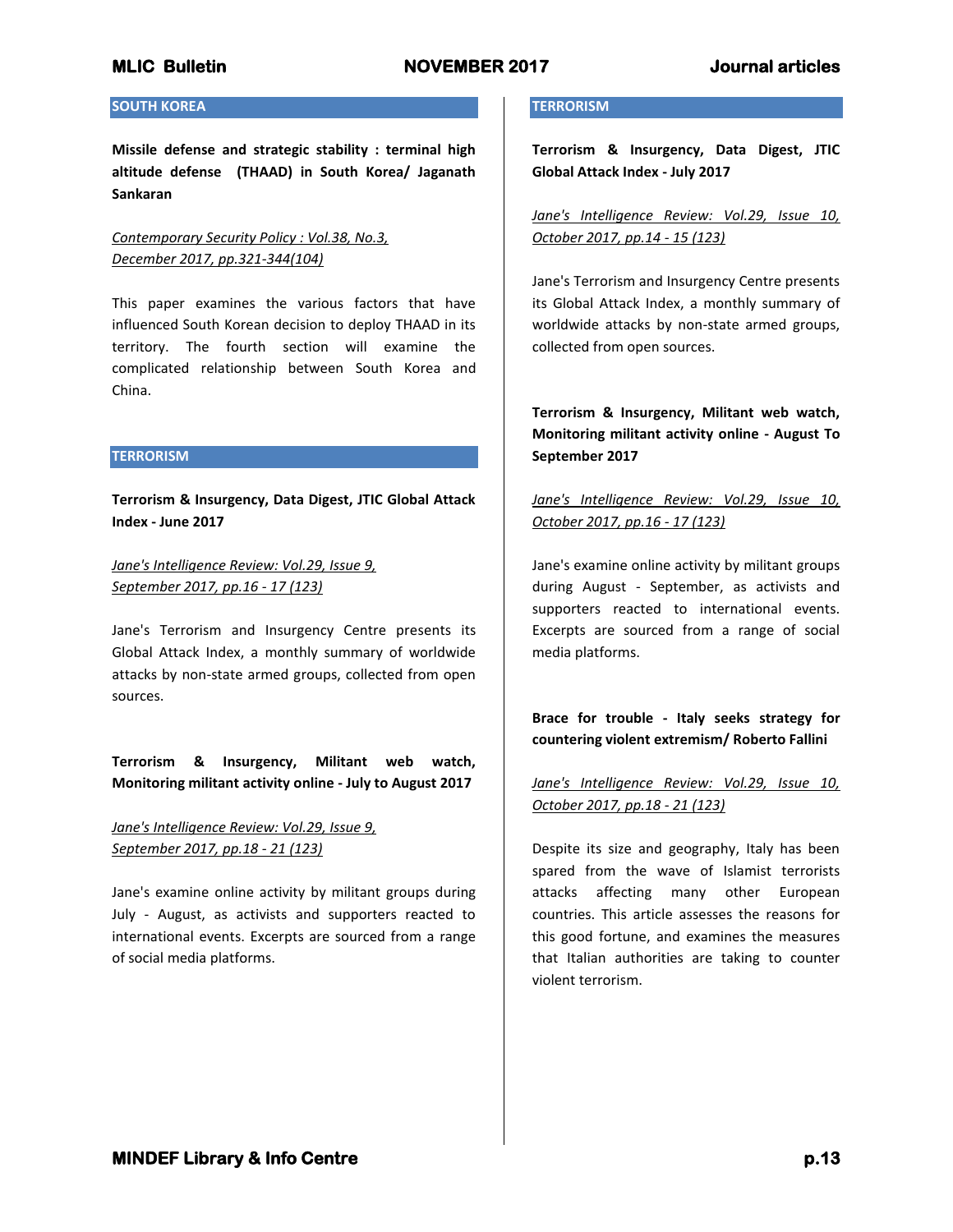### **THAILAND**

#### **Thailand seeks to buy new attack helos/ Jon Grevatt**

*IHS Jane's Defence Weekly: Vol.54, Issue 42, 18 October 2017, p.16 (122)*

The Royal Thai Army (RTA) plans to acquire new combat helicopters. The platforms are set to replace the RTA's fleet of Bell AH-1F Cobras.

### **THAILAND**

**Moving up the value chain - Thai military modernisation/ Jon Grevatt**

## *IHS Jane's Defence Weekly: Vol.54, Issue 41, 11 October 2017, pp.24-30 (122)*

Thailand is pursuing a military modernisation programme aimed at boosting its regional profile and supporting wide-ranging capability advancement.

### **Thailand's spending spree/ Andrew Drwiega**

*Asian Military Review : Vol.25, Issue 7, November 2017, pp.6-15 (60)*

Thai government being controlled by national council for peace and order (NCPO) the military spending on a range of hardware across all services has increased a trend that looks set to continue.

### **UNITED KINGDOM**

**Rotary role: Exploring Queen Elizabeth-class's (QEC) Landing Platform Helicopter utility/ Giles Ebbutt**

*IHS Jane's International Defence Review: September 2017, Vol.50, p.48-51 (120)*

With HMS Ocean, the Royal Navy's only dedicated helicopter carrier scheduled to leave service next year, the UK Royal Navy is set to press the QE class into service in its place.

### **UNITED STATES**

**USN destroyer shoots down missile during NATO drill/ Michael Fabey**

*IHS Jane's Defence Weekly: Vol.54, Issue 43, 25 October 2017, p.5 (122)*

The US Navy (USN) and Missile Defense Agency continued a successful run for Ballistic missile defence testing during a 15 October trial with an Aegis destroyer.

**State of denial - US president spars with intelligence community/ JJ Green**

## *Jane's Intelligence Review: Vol.29, Issue 10, October 2017, pp.36 - 40 (123)*

Official investigations into alleged covert Russian interference in US politics have damaged relations between President Donal Trump and the US intelligence community. This article examines how the agencies are managing their turbulent relationship with the white house.

**Preparing for the worst: Developing BMDS training scenarios/ Daniel Wasserbly and Geoff Fein**

*IHS Jane's International Defence Review: October 2017, Vol.50, p.60-65 (120)*

Defending the United States and its allies from a ballistic missile attack requires extensive training through modelling and simulation. This article explores what it takes to prepare the United States' BMDs operators.